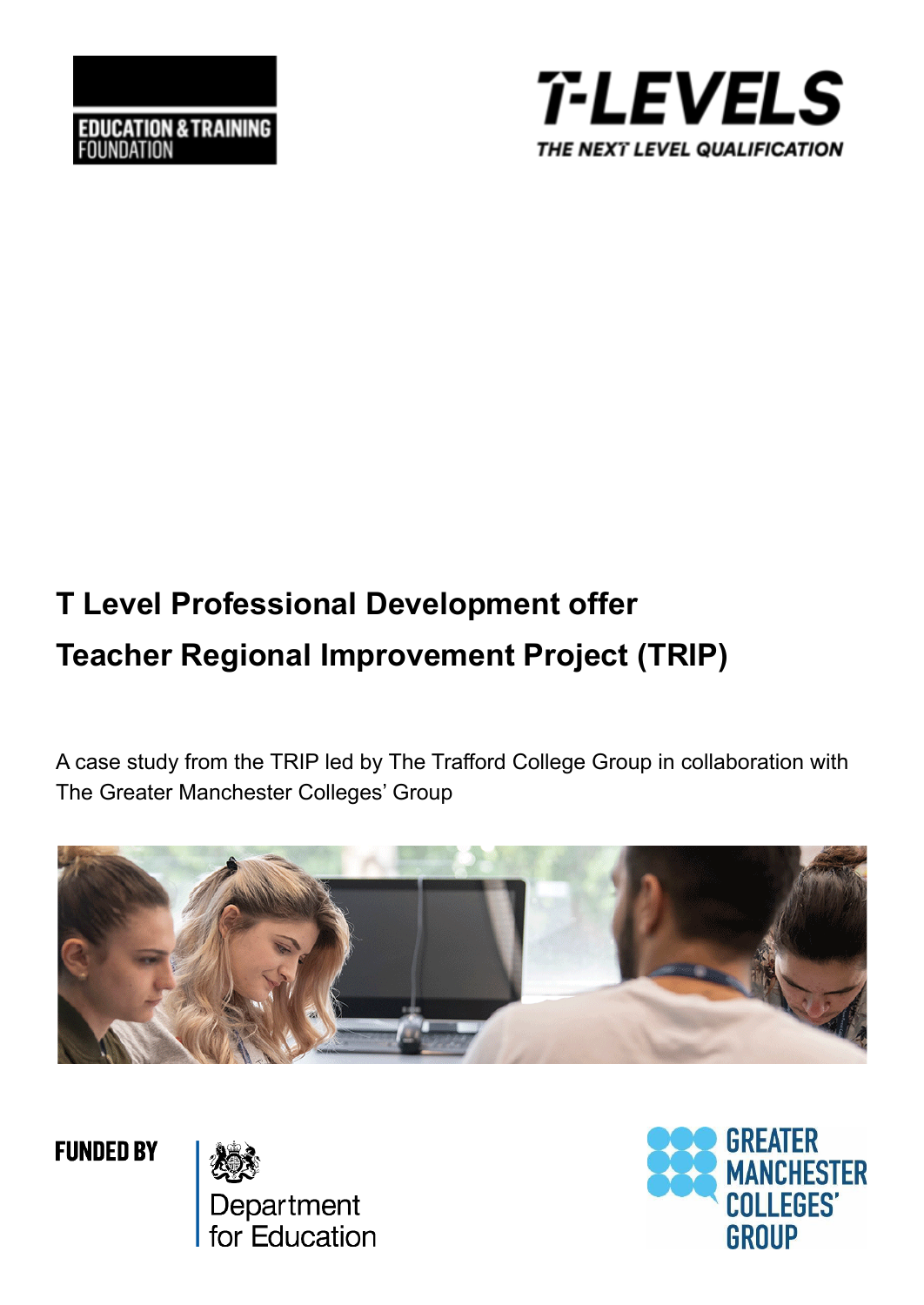# **Project aims**

The project originally aimed to develop strategic capacity across Greater Manchester (GM) to enable the effective implementation of T Levels from 2021.

The project was based on a view that the delivery of technical and professional education in GM has mainly focussed on individual colleges and pilot projects providing excellence within their own geography but this can sometimes run counter to a strategic response across a wider functioning economic area.

The emergence of the Combined Authority and devolution of certain skills functions, together with the recent achievement of Grade 2 for all GM FE colleges provided the opportunity to create a region-wide network of excellence whereby individuals and employers can be assured of high quality technical teaching and provision not only locally but across GM, encouraging wider discussion on the opportunities and implications of sector specialisms and high skills needs in the city region.

Tutors and learners would benefit from this project by being assured of the commitment and professional readiness of their leadership and the wider benefits that successful delivery will contribute to their own locality and the wider Greater Manchester economy. It was anticipated that there would be a medium to long term impact on the relationship with local employers and the co-creation of industry relevant curriculum.

However, in discussion with the ETF, it was agreed to focus the aims of the project more on practitioner development as opposed to the original focus on senior management capacity and development as part of a strategic approach to the delivery of technical education in GM. This would ensure a clearer emphasis on readiness and support requirements at a teaching and learning level, as well as other considerations around the actual delivery of T Levels (e.g. industry placements). Notwithstanding that, the project also wanted to retain some of the essence of being strategically ready at a GM level through identifying issues and solutions that could be adopted across the Colleges' Group – and agreeing an approach to ensure the sustainability of the project through collaborative implementation of T Levels.

The project therefore re-focused the aims on practitioner readiness through the following activities:

- 1) Reviewing the Outline Core Content in two T Level routes (Construction and Digital) and identifying:
	- Possible challenges for delivery (e.g. staff expertise, resources)
	- Possible challenges for learning (e.g. pedagogical styles, difficulty of content, inclusion)
	- Possible solutions using employers
	- Identified areas of support through the ETF TLPD offer
- 2) Identifying Greater Manchester wide challenges and possible solutions to implementation ensuring alignment with the Gatsby Foundation "Routes Ready" already underway through the Greater Manchester Combined Authority (GMCA)
- 3) Identifying key issues with regards to T Level implementation at a national level and collating in order to feedback to DFE and ETF, including any recommendations for their consideration. This would also involve a "masterclass" session by Dudley College to provide insight on their approach to T Level implementation as a 2020 provider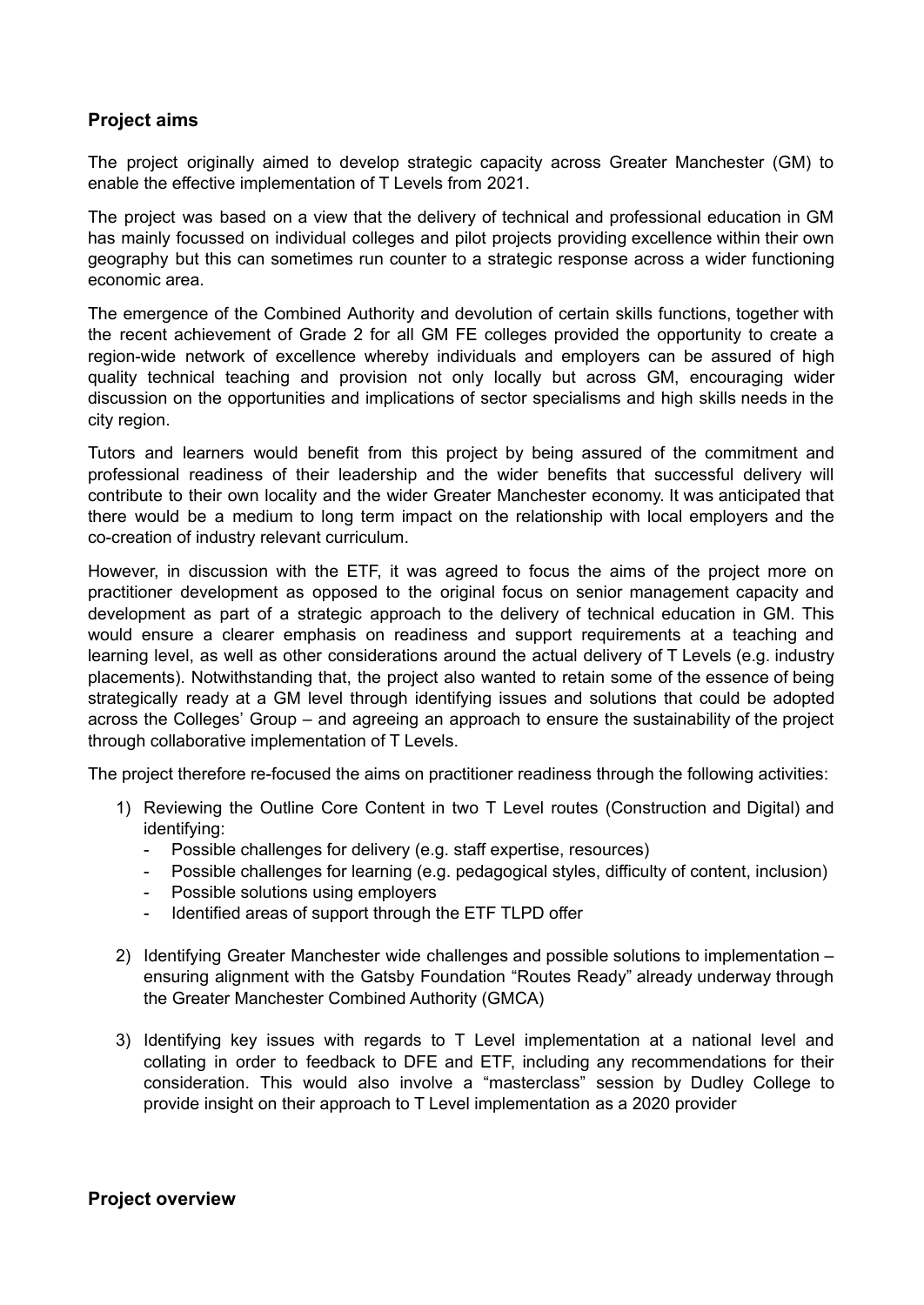The project *was* focused on developing a collaborative approach at practitioner and management level across the 9 Greater Manchester GFE Colleges. All but one of the GFE Colleges in GM are part of the 2021 wave of T Level providers. Partners agreed that the project would focus on two of the T Level routes for 2021 – Construction and Digital - and identified five key outputs:

- 1) A practitioner led review of the Core Content within the two agreed T Level routes at an individual college level, then shared and discussed with the collaborative practitioner group with a focus on:
	- Possible challenges for delivery (e.g. staff expertise, resources)
	- Possible challenges for learning (e.g. pedagogical styles, difficulty of content, inclusion)
	- Possible solutions using employers
	- Identified areas of support through the ETF TLPD offer
- 2) Each practitioner as part of the collaborative group Undertaking the Practitioner Self-Assessment for T Level readiness through Foundation Online
- 3) Practitioners and managers identifying GM wide challenges and possible solutions to implementation
- 4) Practitioners and managers identifying challenges with T Level implementation at a national level
- 5) Developing a sustainable model to carry forward the collaborative approach post project through maintaining the T Level Steering Group and the T Level Practitioner Group – working closely with GMCA & Routes Ready and reporting to the GMCG Principals' Group – as a critical success factor in T Level implementation in GM for 2021

In relation to the first output, Practitioners in each college worked through the Core Content on the identified T Level routes and completed a template specifying how elements within this content presented possible challenges for delivery and learning; whilst also specifying possible solutions using employers and possible areas of support through the TLPD offer. To support this activity, two separate GM T Level Practitioner Group events were delivered which gave staff in each college an opportunity to share ideas around the four themes for the two identified T Level routes. Both events were well attended and also had representation from GMCA to link into the Routes Ready activity, and the second event had representation from Dudley College (as a 2020 provider) and ETF.

As part of this exercise, there were a number of considerations that were applicable to both T Level routes and these related primarily to the issues of **pedagogy** and **inclusion** (and therefore presenting *possible challenges for delivery and for learning*). In terms of pedagogy, the potential challenge is the delivery of a qualification that has an exam based methodology for the Core Content in occupational subject areas that are more used to a continuous assessment model (mirroring in some respects the challenges presented within Apprenticeships through the move from frameworks to standards). The solution identified to this was the development of curriculum delivery models that focus on retaining knowledge within the long term memory – regular reinforcement of key information, development of revision and exam techniques – use of practice examination papers etc.  $-$  in order to successfully prepare students for a summative based assessment method. Linked to this was the challenge that many staff currently delivering technical and vocational qualifications are still not used to a pedagogical approach that involves retaining knowledge in the long term memory in order to pass an examination. Solutions identified for this include making use of the ETF TLPD offer – particularly the Pedagogy for Technical Teachers under Strand 3 of the TLPD offer – and also, where possible, developing in-house CPD opportunities to share pedagogical approaches used by A Level and GCSE teachers, which some colleges have already commenced.

The challenge of inclusion was also raised by a number of colleges as being a particular issue across both T Level routes. The first issue was in relation to prior attainment levels of students who would likely be looking to access the qualifications. Whilst at present, the maths and English Level 2 requirement is an *exit* requirement (in order to fully achieve the T Level qualification), all partners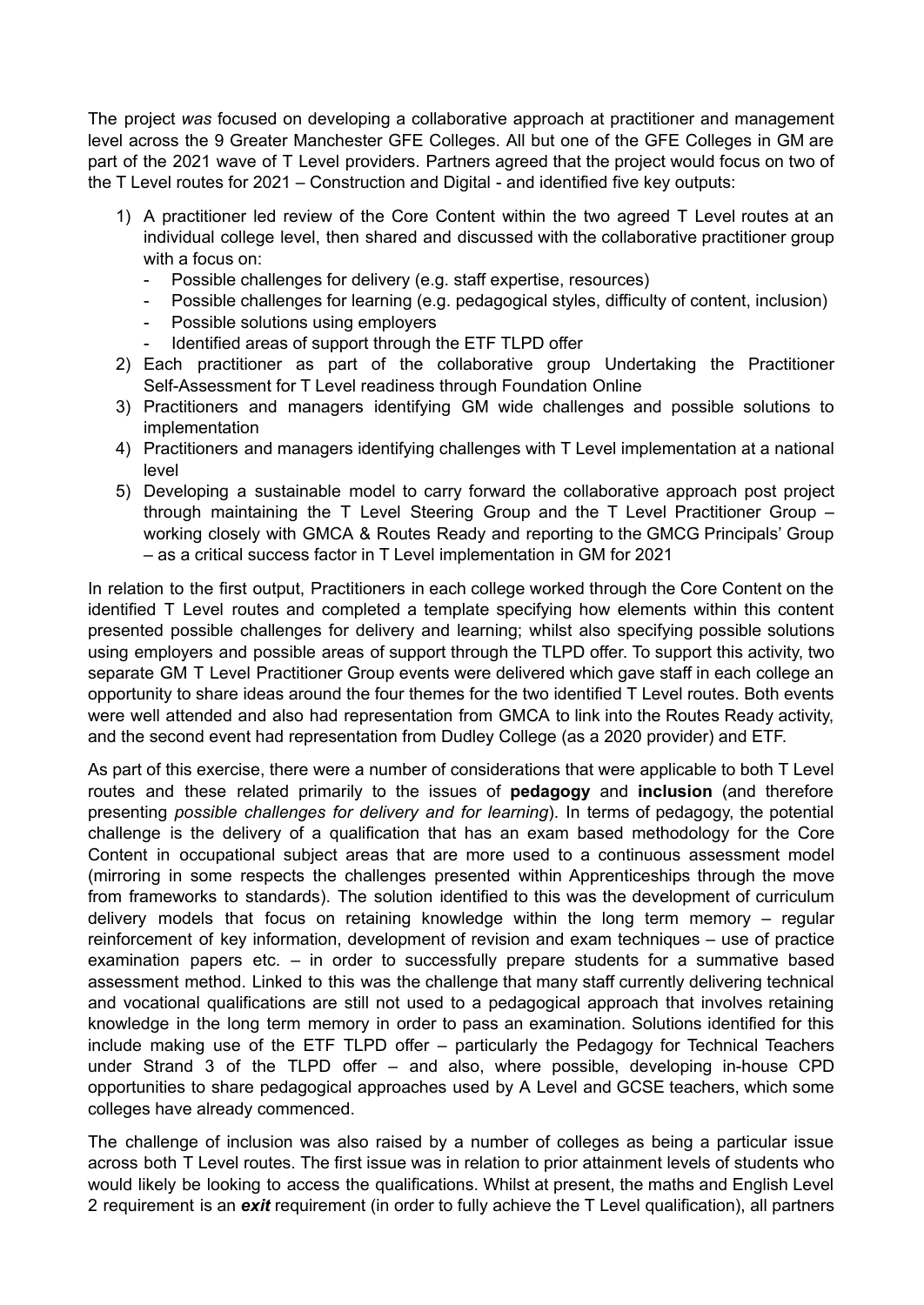felt that this should be an *entry* requirement – a view that appears to be shared by a large number of 2020 providers. Practitioners across the Construction and Digital routes felt that the entry requirement for GCSE Maths should be at least a Grade 5, with some colleges even suggesting it should be a Grade 6. This would therefore potentially exclude large numbers of students who would currently access Level 3 technical and vocational qualifications – the difference being the perceived change in both the level of demand and the level of difficulty within T Levels (including the change in assessment methodology). Whilst it was accepted that the introduction of T Levels would potentially raise the awareness and value of technical education through a much more demanding and rigorous qualification, the challenge would be attracting the cohort of students who would be ready to cope with the requirements of the qualification as it currently stands, a cohort who are more likely to undertake traditional A Levels (due to parental expectations and deeply ingrained hierarchal perceptions within England of qualifications associated with "success").

Linked to the issue of the entry requirements on T Levels, there was also the perceived challenges over the so-called "Transition Year", given that the existing understanding of this programme is a generic content based around maths, English, digital literacy and the development of employability skills. Dudley College, who are a 2020 provider and a Transition Year pilot college, shared their thinking on this as part of their Masterclass to the Practitioner Group. The options of an existing style of Level 2 provision, a more generic programme structured as outlined above or a "three year" T Level model were discussed by the Group at length on their merits to support inclusion and access to T Level routes. The general consensus was that "one size does not fit all". In addition, GMCA have commenced a Transition Year strand to their Routes Ready work, which the colleges now have access to following this discussion.

A further issue in relation to inclusion was a view from partners that the change in assessment methodology would have resource implications for exam access arrangements, given the large numbers of students who attend GFE colleges with an identified need, including those with Education Health and Care (EHC) Plans. However, given that colleges have had to significantly scale up arrangements for exam access arrangements, as each college has thousands of young people re-sitting GCSE maths and English every summer, this challenge was felt to be far from insurmountable given the responsiveness to infrastructure changes already implemented. All partners felt confident in respect of providing the necessary support for students with SEND, and currently have structures and models in place to support students on existing academic and vocational (applied general and technical) Level 3 programmes. Partners did discuss the gender related issues to both the Construction and the Digital T Level routes, and discussed possible solutions to drive up participation from underrepresented groups through positive marketing campaigns and use of role models – both at college level and a possible wider GM level.

The review of the **Digital Core Content** provided a range of challenges, mainly related to currency of staff knowledge and expertise, as well as a number of possible solutions involving employers. However, one of the fundamental issues was felt to be the level of difficulty within the qualification, with several colleges commenting that some content was more aligned to first year degree standard rather than Level 3. There was also a view that the content was more "vast" than existing Level 3 qualifications and that there was more integration of specific pathways within the Core Content – e.g. software design alongside networking. There was also a concern raised that the T Level appeared to be specifying a particular type of programme language – e.g. Python – whereas many existing companies are not using this particular language and therefore would this put students at a disadvantage (whereas existing specifications were perceived to have more flexibility). A possible solution identified for this would be the opportunity to develop a wider skill set of programme languages through additional content, enrichment and employer led masterclasses.

In terms of other specific elements within the Digital Core Content, there was a view that some aspects would require regular updating for staff about industry and sector developments – including the Business Context, Emerging Technology and Legislation. It was felt that a solution to this would be annual updating from industry (possible extension of Industry Insights activity) and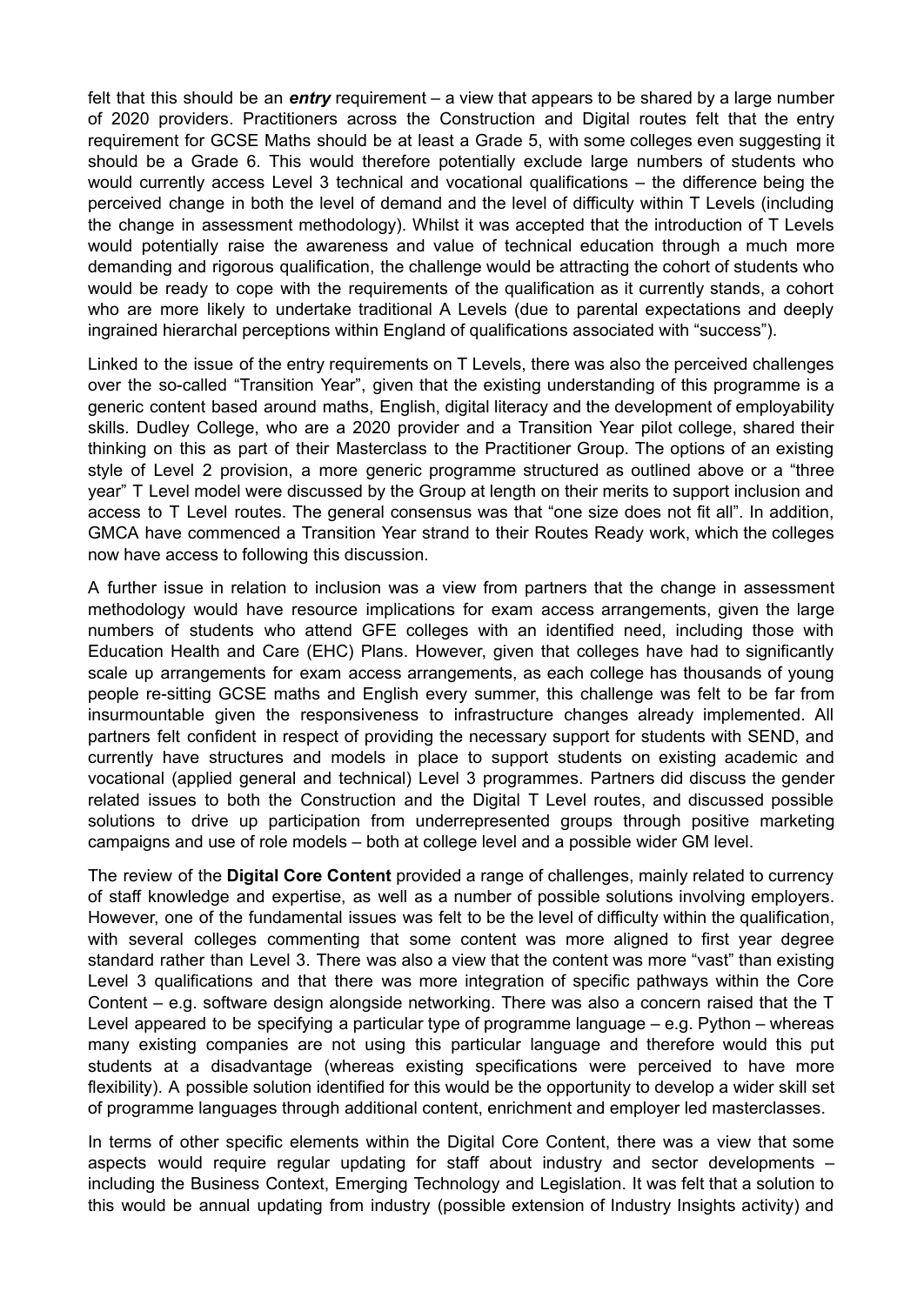masterclasses from employers. It was suggested that trends of emerging technology could be a useful annual input from BCS, and that the business context element could be enhanced through co-design and delivery from staff within Business departments – as well as employers. A particular challenge of the Digital Environments element was seen to be a need for centres to have up to date examples of hardware and peripherals that are used in current business environments – and up to date servers to practice on. This was felt to have potential resource and financial implications for colleges delivering this T Level – and could therefore form part of possible capital requests for 2021 providers. A further challenging element within the core content was identified as the Security element – mainly related to staff expertise in current security protocols, and the difficulty of this concept for students. A possible solution identified would be to possibly work with cyber security firms to provide case study materials and masterclasses.

The review of the **Construction Core Content** provided two very different views, depending upon the exact T Level that would be undertaken. Practitioners from the Building Services background felt that much of the core content was not dissimilar to that of the current BTEC Level 3 Building Services Engineering qualification – and that the difficulty would be more around the pedagogical changes required through the changes in assessment methods as discussed earlier. There as a view that elements could be enhanced through site visits that would make the content more "real" e.g. elements such as Legislation, Liability and Approved Codes of Practice (which can potentially be seen as quite "dry" in a classroom environment). Some elements that were seen to be potential challenges due to current staff expertise included Earth Science, Measurement and Information & Data. It was felt that integrating as part of work experience and the use of industry masterclasses were a possible solution to enhance the delivery of this. Some of the elements related to Digital Technology and Commercial Business were also viewed as requiring external input into delivery to support the existing skills and knowledge base.

However, the main concern in relation to the Construction Core Content was the view that the majority of students who would most likely follow the On-Site Construction T Level would struggle significantly with the level of demand and the level of difficulty – given that the vast majority of students currently undertaking the occupational areas within this T Level – i.e. Brickwork, Carpentry & Joinery, Painting & Decorating and Plastering – are operating at Level 1 and 2, with very few progressing into Level 3 due to the requirements of the industry. It was therefore felt by a number of practitioners that this particular T Level is fundamentally misaligned to the needs of students and the needs of industry.

In summary, the Core Content Reviews were successful in identifying a range of specific potential challenges for *delivery* from the individual elements within the subjects. The reviews also highlighted a number of possible solutions using *employers* through delivery of masterclasses, access to current industry standard resources within actual working environments, and the use of industry placements to support the development and practical application of core content knowledge. The reviews also highlighted how other practitioners within the college could support certain elements through co-design and delivery – e.g. Business Studies staff; and how external bodies such as BSC could provide support and masterclasses. The reviews were less successful in identifying specific challenges for *learning*, other than the universal view of the issues the changes in assessment methodology would bring. The view from practitioners was that they needed to engage with the actual specifications when available as opposed to just outline content in order to formulate clearer views on the specific subject related issues and solutions in relation to learning.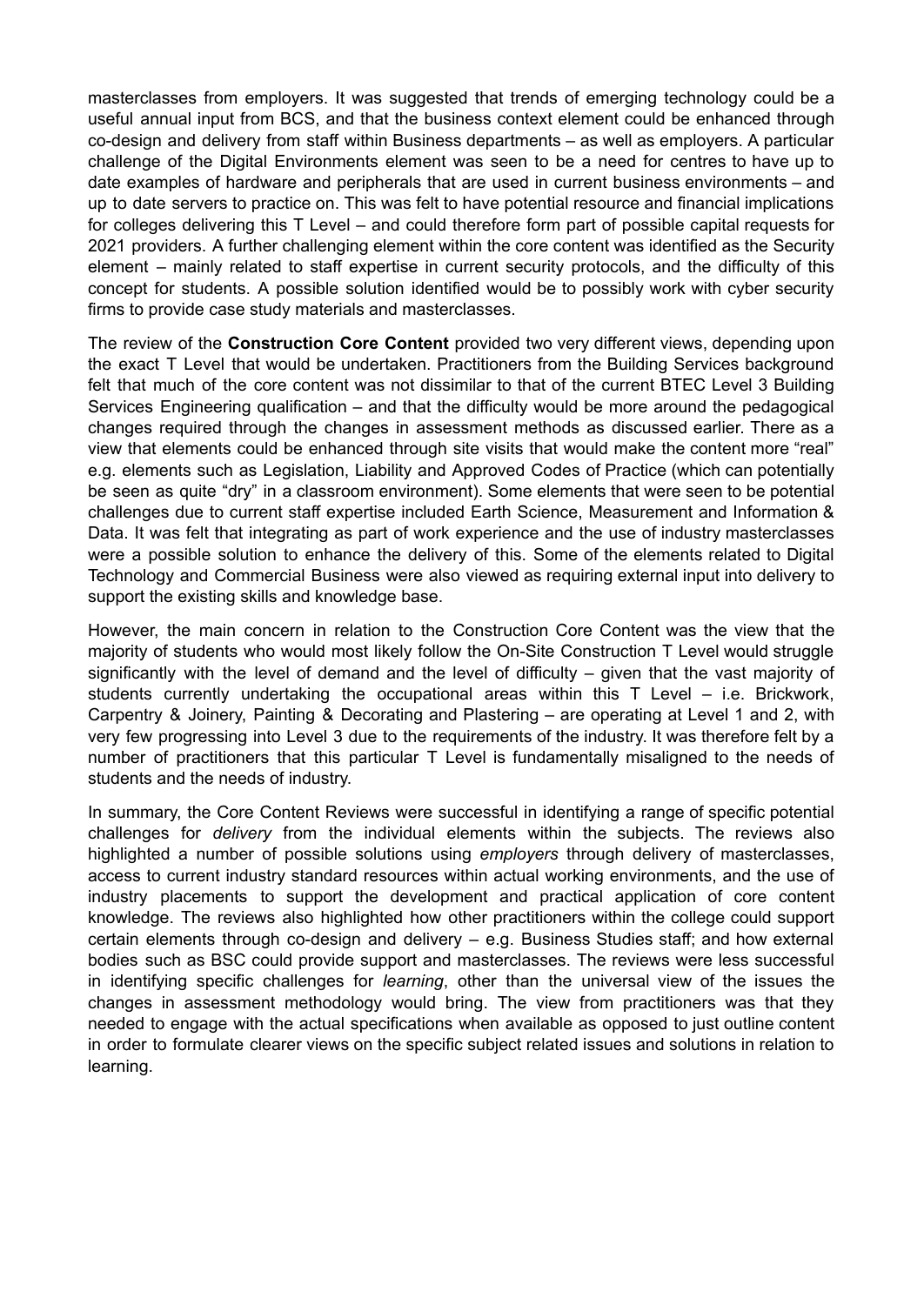In terms of possible solutions at a GM Level, the following ideas were discussed by the Practitioner Group:

- Given the challenges around attracting and retaining staff within these T Level subject areas, could a "consortium approach" to delivery be considered or a model of sharing "bank staff"?
- Developing a collaborative approach to sourcing industry placements, taking into account that the "ask" for 2021 is clearly defined across the 10 GM Local Authority areas and this would enable a more targeted approach, and an approach that would be better for employers rather than 9 colleges competing for placements – at a time when educational demands on employers already seem to be greater than ever
- Establish a clear "ask" of employers for activity to complement industry placements such as masterclasses to support delivery, staff development etc.
- Linked to the above  $-$  raising the awareness of employers about  $T$  Levels through a coordinated event, targeted at subject area, supported through GMCA and key networking bodies such as Manchester Digital for example
- Developing a collaborative approach to delivery models to share time, expertise and resource; as well as providing a consistent student T Level experience across GM
- Identifying and developing a common approach to the implementation of the Transition Year, to ensure consistency of delivery and quality to students across GM

#### *Lead organisation:*

The Lead Organisation, Trafford College Group, was responsible for the following activities and outputs:

- Refining the project aims following the original submission and feedback from ETF
- Setting up and coordinating the Project Steering Group and Practitioners Group
- Coordinating the key project activity of the Core Content Review
- Arranging the 2020 provider masterclass through Dudley College
- Maintaining the review of TLPD activity
- Coordinating views in relation to GM wide solutions and national implementation considerations
- Leading on options to maintain the viability of the activity beyond the project lifetime
- Maintaining links with GMCA around the Routes Ready activity and enabling representation at the Steering and Practitioner Groups
- Coordinating the Case Study and monthly reports

#### *Partner Colleges:*

- Undertaking the Core Content Review activity for the Construction and Digital T Level Routes
- Contributing to the Steering Group and Practitioner Group
- Coordinating TLPD activity within each college
- Undertaking Practitioner Self-Assessment through Foundation Online
- Contributing to the views in relation to GM solutions, national considerations and opportunities to sustain the project beyond the initial lifetime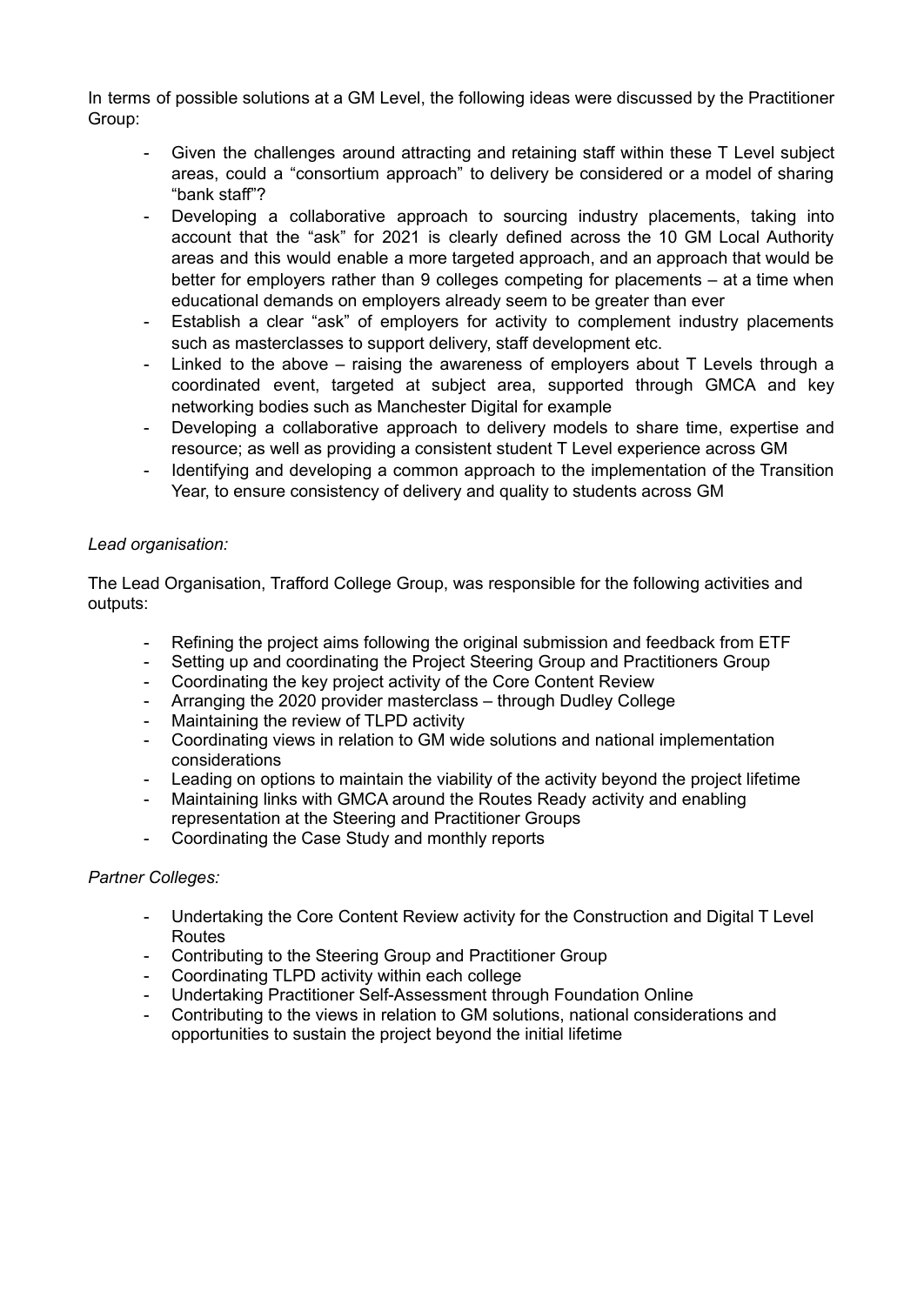#### **Positive outcomes and expected impact**

One of the most positive impacts from this project has been the opportunity for the 9 GFE Colleges in GM to start to undertake a collaborative approach at practitioner and management level to implementing these transformational qualifications from 2021. The willingness and enthusiasm for 9 colleges to commence a collaborative project of this kind is a positive impact that cannot be understated, and sets a platform for a future working relationship between the GM colleges at practitioner level that could be hugely beneficial for the students and communities of the city region.

Another key benefit of the project has been the opportunity to provide space, time and resource to enable practitioners to commence their planning for 2021 implementation and to share concerns, ideas and solutions with their colleagues in other colleges. In some cases, practitioners are the only experts in their respective field within their college, so the opportunity to engage with fellow subject specialists across GM has been a positive outcome of the project.

The Core Content Review activity has now provided a template and resource that can be shared amongst the colleges to clearly identify possible challenges for delivery and learning, and possible solutions using employers and TLPD. This should prove highly useful as colleges now start to develop and firm up their delivery plans for 2021. This should enable partner colleges to more effectively implement T Levels through a timely and collaborative approach to working through challenges and solutions. This resource has identified particular skills gaps and training needs across GM, as well as identifying how employers could be used to support the delivery of elements of the Core Content.

The involvement of GMCA (Routes Ready) and Dudley College (as a 2020 provider) has been highly successful in ensuring that partner colleges are fully aware of the T Level requirements from a policy perspective, but also, and crucially, fully sighted on the practical implications of planning for delivery. This has enabled partner colleges to reflect, discuss and firm up their own thoughts about what they need to do in order to successfully implement these qualifications for 2021 – and how a collaborative approach might be a solution to some of the challenges presented.

The use of the TLPD offer has been a real benefit to many of the partner colleges who have taken up both on-line and face to face training. This will significantly aid the implementation of T Levels for 2021. However, much of the activity has been on awareness raising, and any continuation of the project must give thought to the use of the offer for practical implementation. The project is currently looking at a collaborative delivery approach to the Middle Management TLPD programme; and will also consider a collaborative approach to the Pedagogy for Technical Teachers programme – although this latter element would be agreed after the lifetime of the project. Again, this will have positive benefits for the implementation of T Levels across GM for 2021. Practitioners in partner colleges have also been completing the Practitioner Self-Assessment module for Foundation On-Line – which has helped individuals to identify their own training needs. However, at this time, the project has not developed a mechanism to pull those results together, being personal to an individual practitioner. It will be considered that the self-assessment at organisational level is completed and reviewed amongst the partners to look at common areas of need and how a collaborative approach could support this – but this will likely occur after the current project lifetime has ended.

The creation of the Project Steering Group has provided a platform for curriculum senior managers across the GM GFE colleges to come together and commence collaboration around the implementation of T Levels. This should help ensure a more successful and consistent implementation for 2021, as well as establishing the basis for continued and improved partnership working across the colleges to the benefit of students.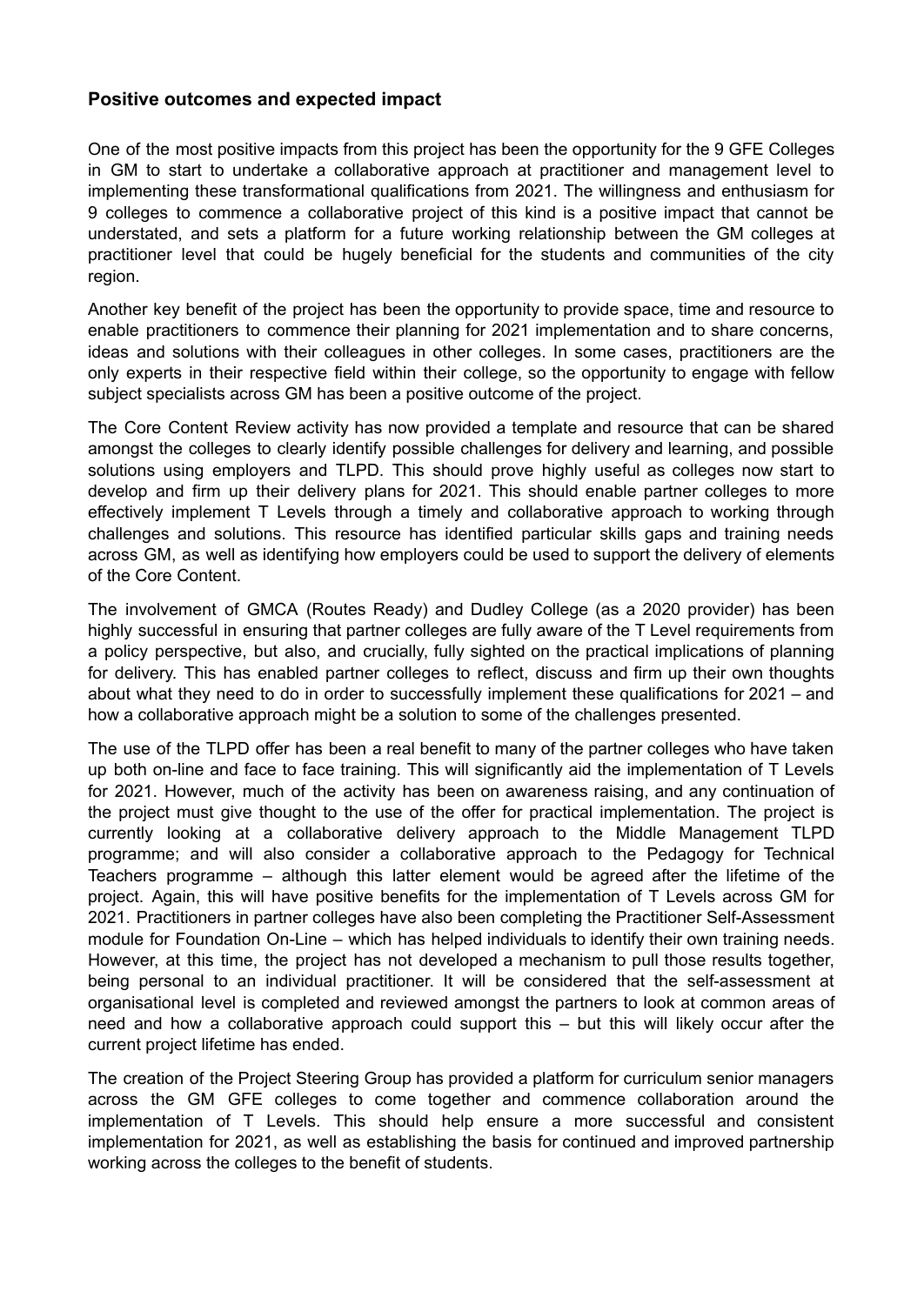

*Members of the GMCG TRIP Practitioners Group*

## **Future activity to support T Level implementation and delivery**

*Please describe how you will take forward your project and put into practice learnings and findings from TRIP delivery.*

The project has identified the following actions to sustain the activity beyond the current TRIP, which will be shared with the GMCG Principals for consideration and approval:

- *-* Maintain the existing Project Steering Group and Practitioners' Group to ensure that the outcomes and the learnings from the project have a continued and positive impact on the implementation of T Levels in GM for 2021
- *-* Consider the extension of the project activity to the two other T Level routes Health and Education – and run all four groups as separate standalone Practitioner Groups – but linked into the work of GMCA through Routes Ready
- *-* Identify, recommend and action clear GM wide solutions to implementation following initial ideas generated through the project – e.g. collaborative delivery models, sharing of staffing resource, GM wide approach to sourcing industry placements, a collaborative approach to the Transition Year model, common entry requirements etc.
- *-* Develop a GM wide TLPD plan to achieve economies of scale, enable continued collaboration and to complement individual college TLPD activity – focused on practitioner development and middle management development
- *-* Ensure that T Level implementation forms part of college Quality Improvement Planning – with a particular focus on initially addressing the *Intent* element of Quality of Education under the Education Inspection Framework